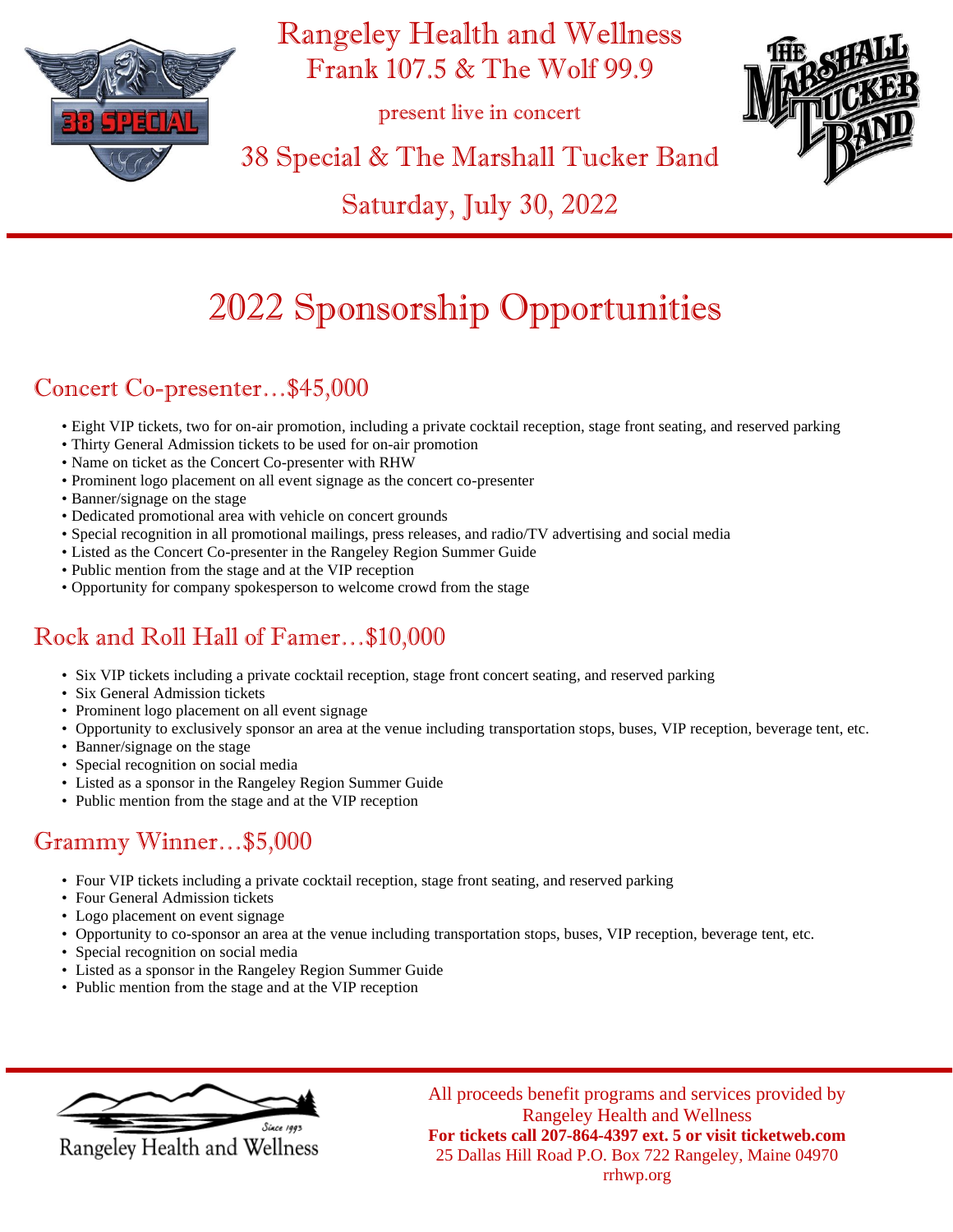

Rangeley Health and Wellness Frank 107.5 & The Wolf 99.9

present live in concert



## 38 Special & The Marshall Tucker Band

Saturday, July 30, 2022

#### Chart Topper…\$2,500

- Two VIP tickets including a private cocktail reception, stage front seating, and reserved parking
- Two General Admission tickets
- Name placement on venue signage
- Banner display area at concert venue
- Public mention from the stage and at the VIP reception

#### Billboard Buster…\$1,500

- Six General Admission tickets
- Name placement on venue signage
- Banner display area at concert venue

### Rock and Roll Sponsor…\$1,000

- Four General Admission tickets
- Name placement on venue signage
- Banner display area at concert venue

#### Local Business Sponsor…\$500

- Two general admission tickets
- Name listing on venue signage

### Concert Supporter…\$200

• Name listing on venue signage

#### Ticket Information

VIP…\$250 (includes cocktail reception, stage front seating and reserved parking) General Admission…\$60 (lawn seating)

> Tickets go on sale May 4th. Call RHW at 207-864-4397 ext. 5 or visit *ticketweb.com* to order. *The purchase of VIP tickets does not count toward sponsorship benefits and is not tax deductible.*



Rangeley Health and Wellness

All proceeds benefit programs and services provided by Rangeley Health and Wellness **For tickets call 207-864-4397 ext. 5 or visit ticketweb.com** 25 Dallas Hill Road P.O. Box 722 Rangeley, Maine 04970 rrhwp.org